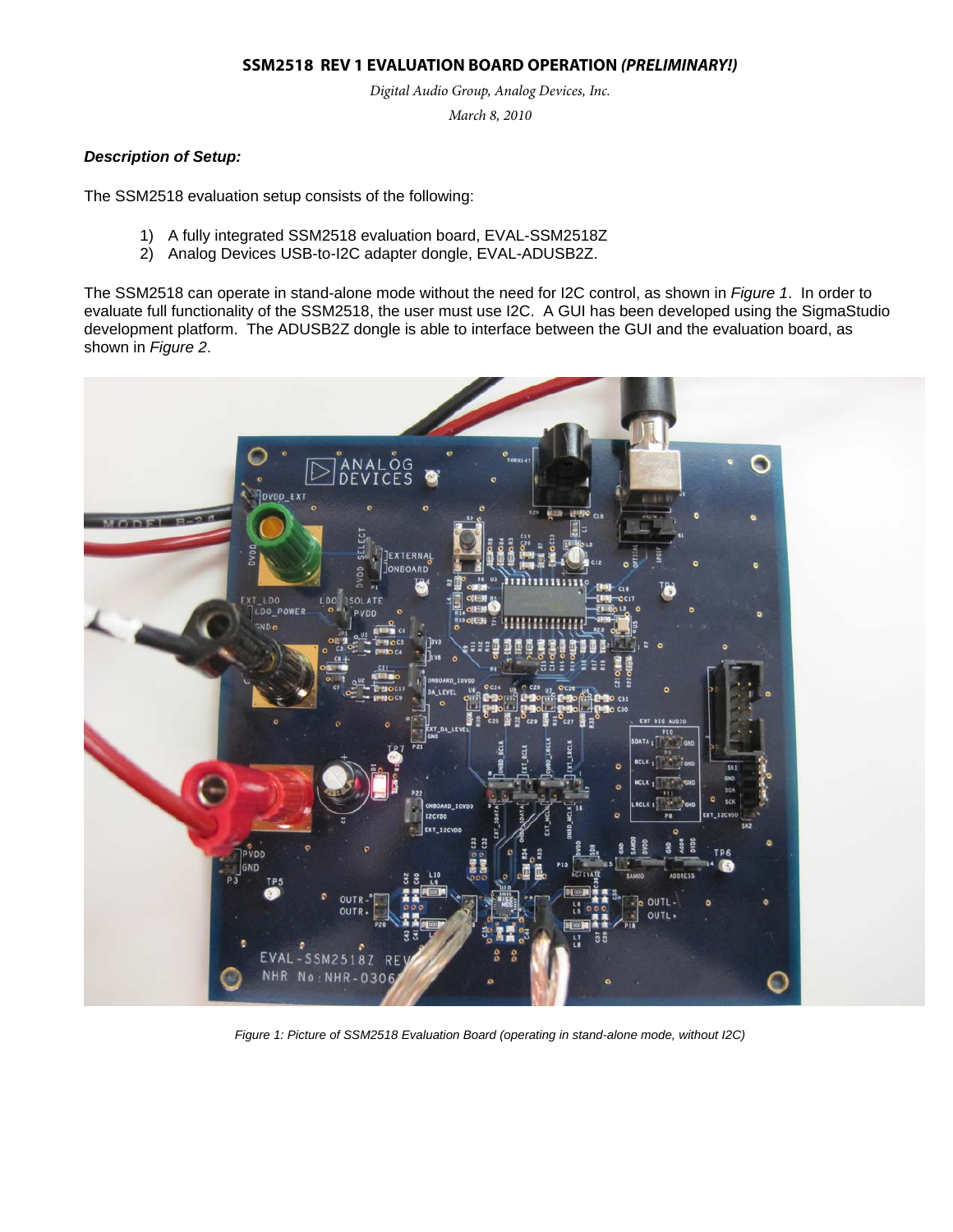

*Figure 2: Picture of ADI USB-to-I2C Dongle (ADUSB2)* 

## *Setup Instructions:*

## **Section 1 – Power Supply:**

The SSM2518 evaluation board requires several different power supplies. The main power supplies required for operation are **PVDD** (P3 or red banana jack) and **DVDD** (P4 or green banana jack). In addition to the main power supplies, there are several other auxiliary power sections. The most basic setup for the SSM2518 evaluation board is to generate all onboard power directly from **PVDD** utilizing jumper placements, eliminating the need for multiple power supplies. The correct jumper settings for this mode are shown in *Figure 3.*

*LDO\_POWER:* The SSM2518 board integrates two voltage regulators, U1 (3.3V) and U2 (1.8V). Note that the 3.3V regulator powers most of the onboard digital audio interface circuitry. Inserting a jumper across P23 allows for PVDD to power and activate these regulators. For current measurements on the PVDD pin of SSM2518, the device must be isolated from this circuitry. In order to do so, remove the P23 jumper and connect an external power supply to P24 to activate U1 and U2 voltage regulators.

*IOVDD:* IOVDD is a generalized power supply that is selected from the output of one of the voltage regulators. IOVDD can be selected as 1.8V or 3.3V by inserting a jumper across the designated pins of P2. From that point, IOVDD can be selected to power several different features: It can power DVDD (P1), it can set the logic level of the onboard digital audio circuitry (P16), and it can be used as the I2C pull-up voltage (P22).

*DA\_LEVEL:* This is the logic level for the onboard digital audio signals. It can either be generated by IOVDD, as described above, or can be externally powered using P21. The logic level for these signals is established on U6 – U9.

*I2CVDD:* This is the pull-up voltage for the I2C pins of SSM2518. This voltage can be set to either onboard IOVDD or and external I2C pull-up by inserting a jumper across the designated pins of P22. The external power supply connection is located on SK2.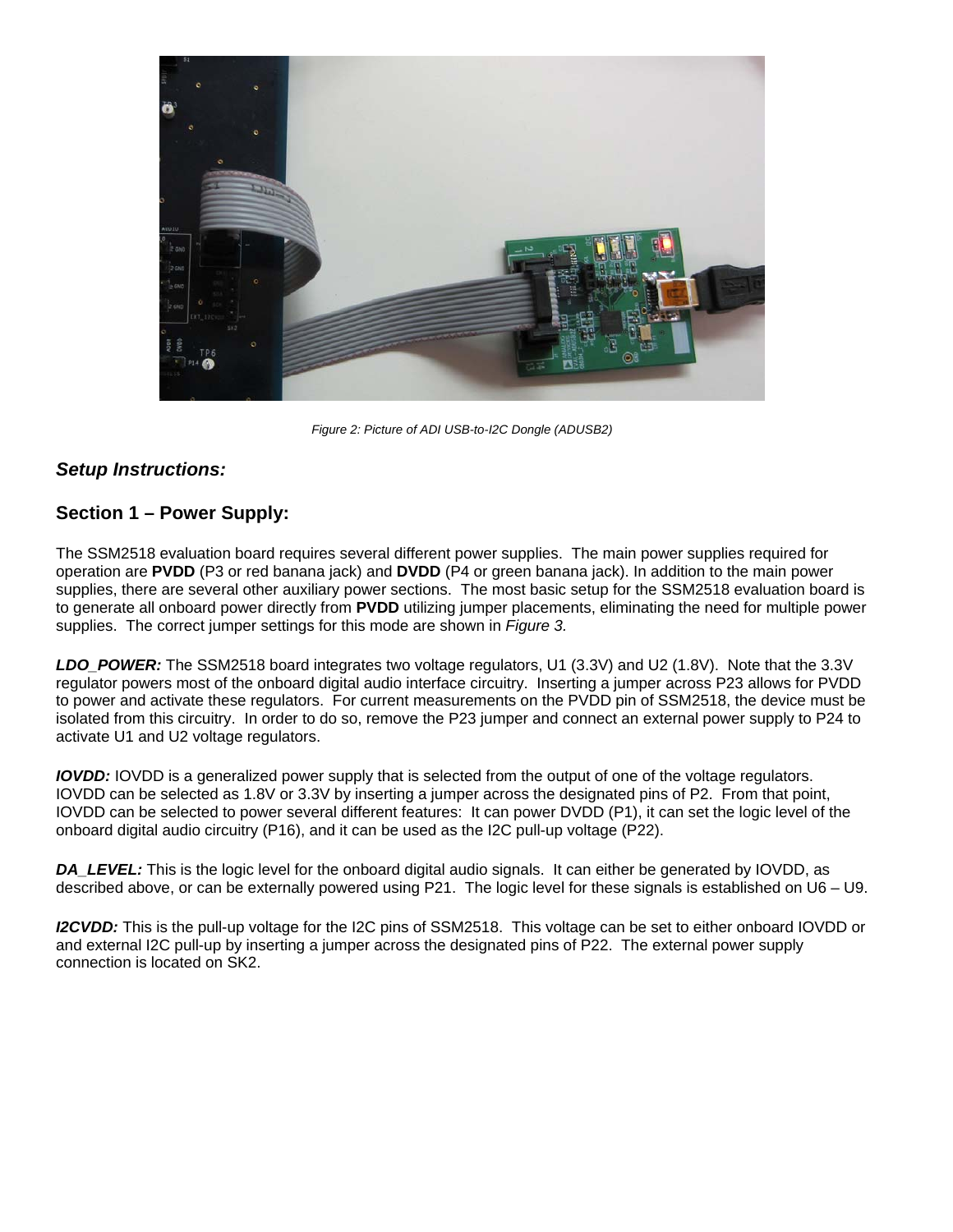

*Figure 3: Picture of SSM2518 Eval Board Power Section – Basic Configuration with PVDD supplying all onboard power* 

# **Section 2 – Digital Audio Source:**

The SSM2518 evaluation board has two options for digital audio signals: 1) Use an external digital audio source, such as Audio Precision PSIA 2722 (source on pins P8-11), or 2) Use the onboard digital audio receiver and source digital audio using the SPDIF or TORX connections. To select between external or onboard digital audio signals, insert the appropriate jumpers across the P12 bank of header pins. If using the onboard digital audio receiver, adjust digital input source as "SPDIF" or "OPTICAL" using S1. For example, OPTICAL source can be digital output channel of Audio Precision. SPDIF can be the digital output of a CD player. Please note: after setup of the evaluation board is complete, it is helpful to press the S2 button near the TORX port in order to initialize the onboard digital audio circuitry.



*Figure 4: Digital Audio Selection Header (Configured for Onboard Source) External Digital Audio Ports*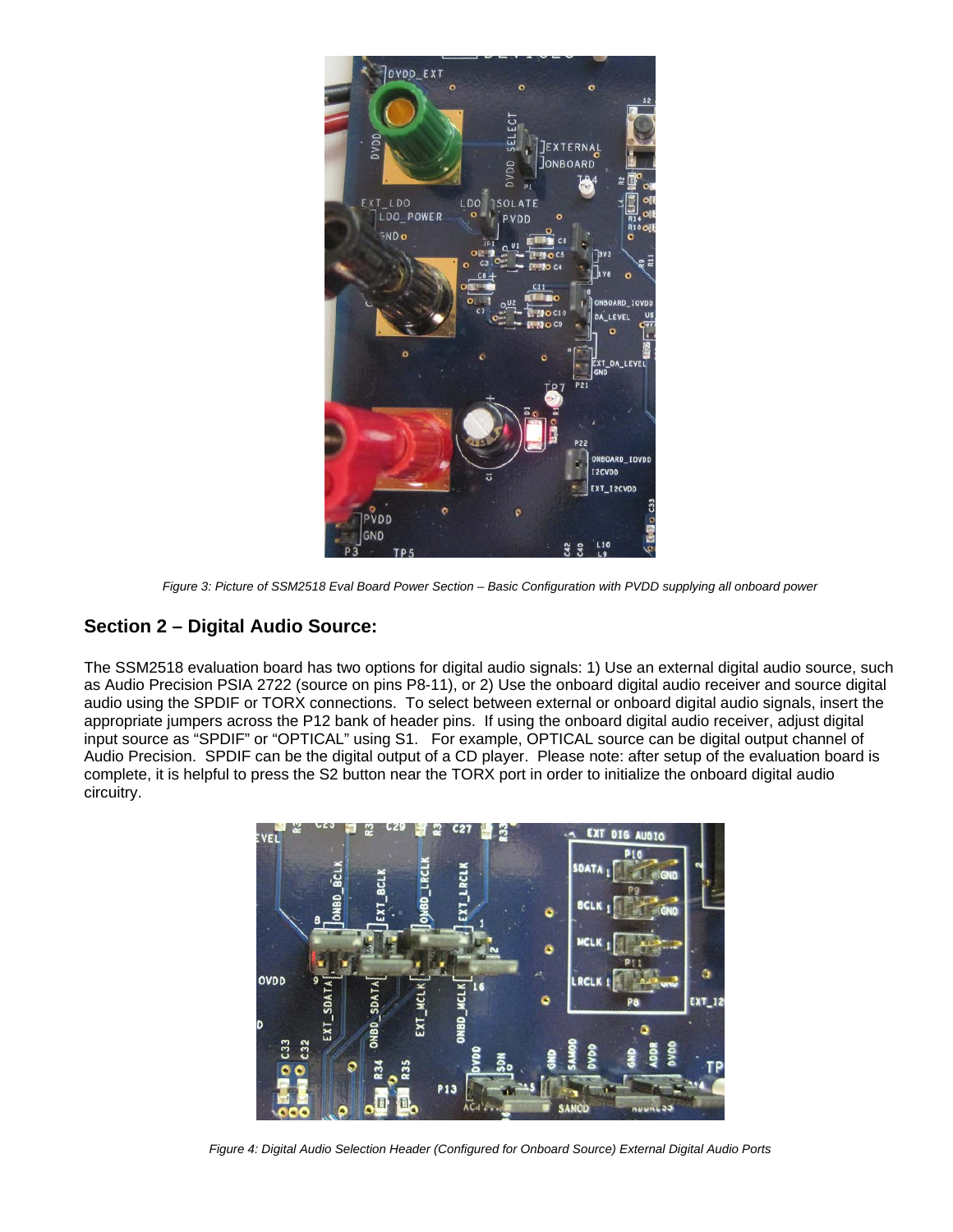

*Figure 5: Onboard Digital Audio Source Section* 

# **Section 3 – I2C Section:**

The SSM2518 can operate with or without I2C control. If it is desired to evaluate the part in Stand Alone mode, simply insert a jumper across the SAMOD and DVDD terminals of P15. To put the part into I2C mode, insert a jumper across the SAMOD and GND terminals of P15.

Stand Alone Mode Operation: Please refer to *Table 1* for the functionality available while in Stand Alone mode.

| I2C Mode Function | Stand Alone<br>Mode Function | Stand Alone Mode Settings                |
|-------------------|------------------------------|------------------------------------------|
| SCL (SK2, Pin 3)  | <b>FORMAT</b>                | $0 - I2S$<br>1 - Left Justified          |
| SDA (SK2, Pin 2)  | MCLK SEL                     | $0 - 256$ fs MCLK                        |
| SD(P13)           | <b>SD</b>                    | $1 - 384$ fs MCLK<br>$0 - Shutdown/Mute$ |
| ADDR(P14)         | GAIN                         | 1 - Normal Operation<br>$0 - +12dB$ Gain |
|                   |                              | 1 – 0dB Gain                             |

*Table 1: Stand Alone Mode Settings*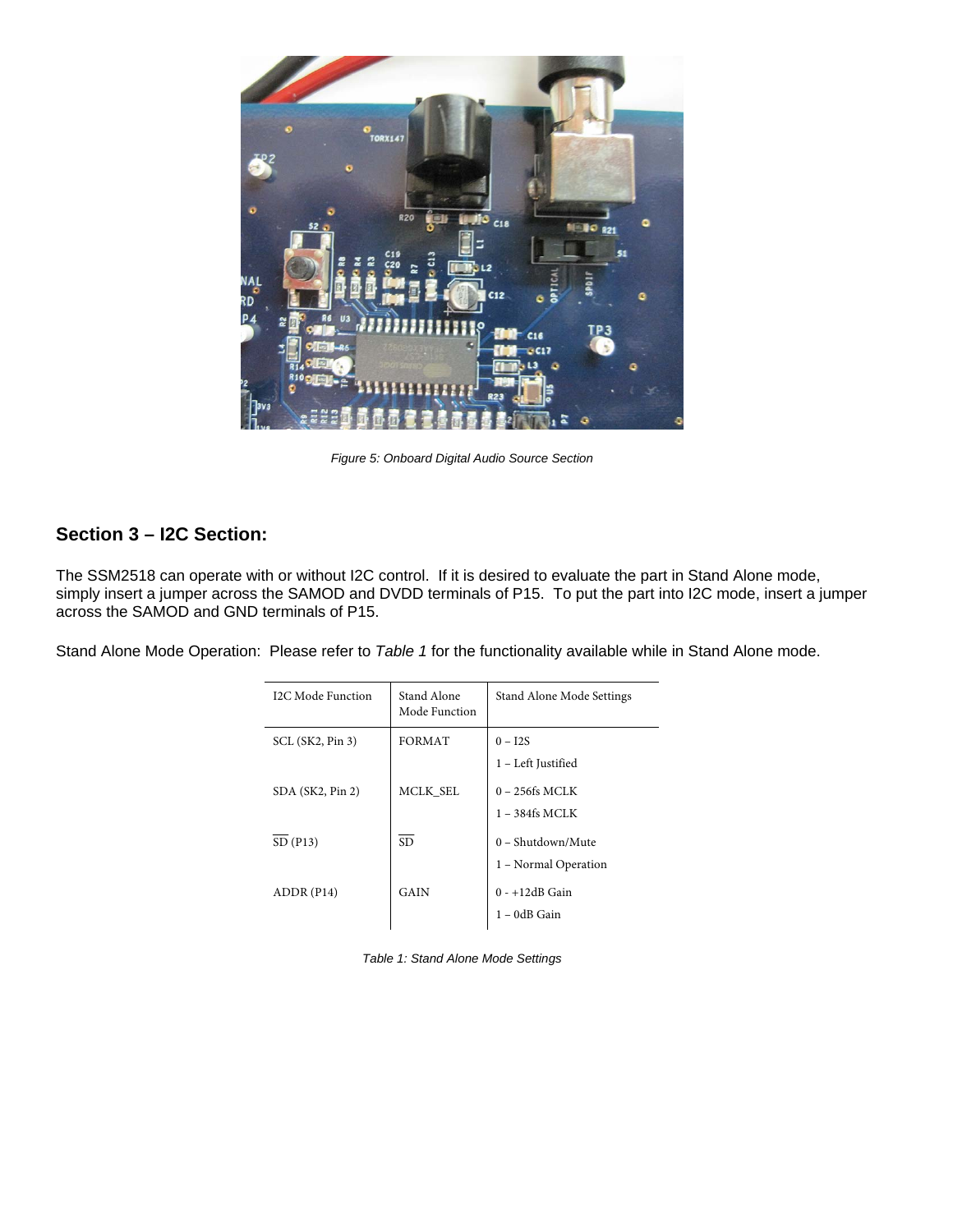

*Figure 6: SSM2518 Stand Alone Mode Configuration* 



*Figure 7: SSM2518 I2C Mode Configuration using ADUSB2 Dongle* 

# **Section 4 – GUI / ADUSB2 Installation:**

A graphical user interface for the SSM2518 has been created in the Analog Devices, Inc. SigmaStudio environment. SigmaStudio must first be downloaded and installed on the user's PC from the following link:

http://www.analog.com/en/audiovideo-products/audio-signalprocessors/products/overview/cu\_over\_sigmastudio\_graphical\_dev\_tool\_overview/resources/fca.html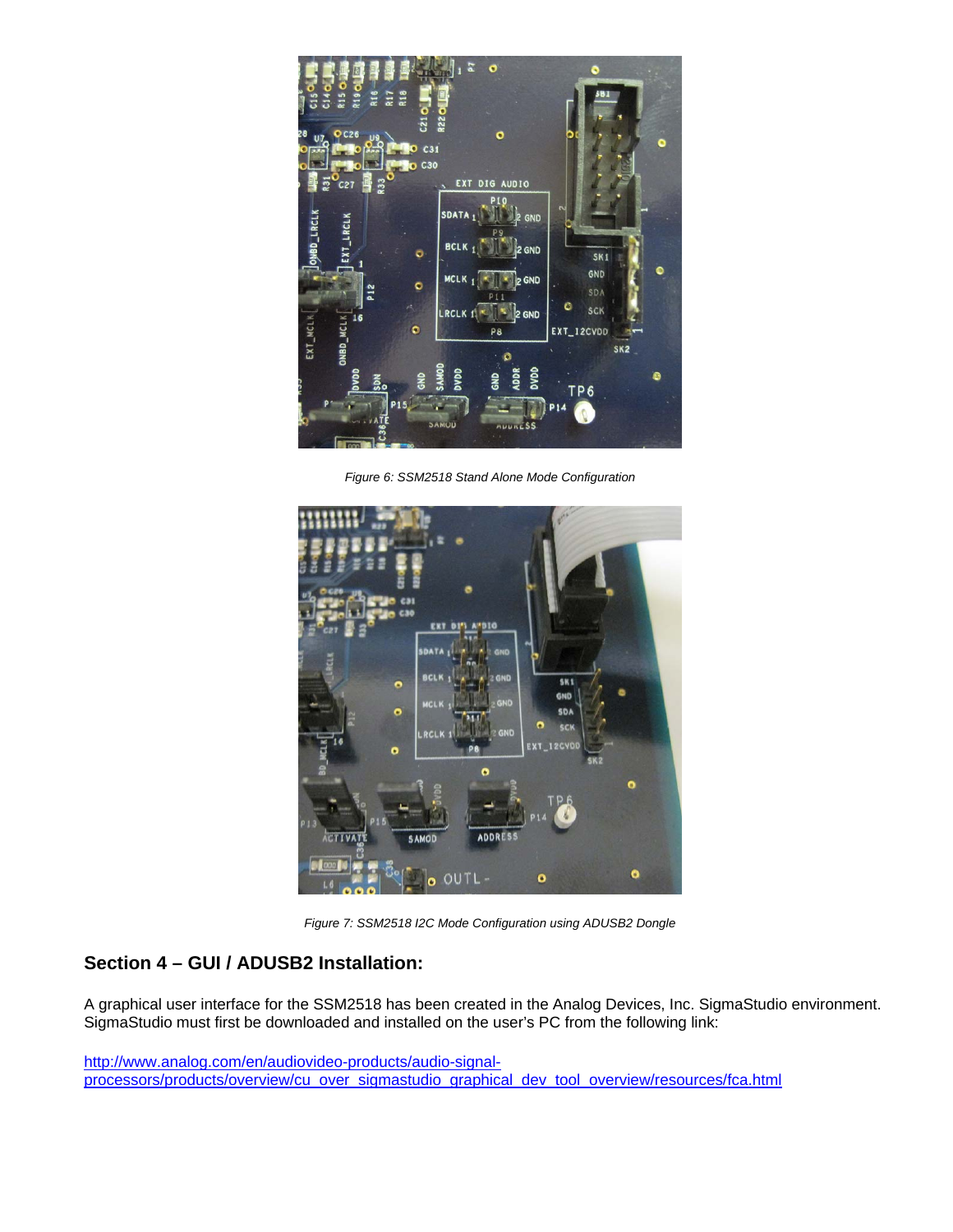### Please note:

- 1) Do not connect ADUSB2 dongle board until software is installed. Also, please ensure ADUSB dongle is not connected to the SSM2518 evaluation board until the ADUSB drivers are properly installed on the host PC.
- 2) The SSM2380 software interface requires Microsoft .NET Framework (Version 2.0 or newer). The installer will automatically download if .NET v2.0 was not previously installed. A warning: this is a large file and may require a long download time and a fast internet connection.

Once SigmaStudio is properly installed on the user's PC, the ADUSB2 dongle must then be properly installed. This procedure only needs to be executed once on each computer that uses the SSM2518 software. This procedure can be skipped if the user has previously installed any SigmaStudio or USBi related drivers from Analog Devices, Inc.

- 1) Ensure that the ADUSB2 dongle is not attached to the SSM2518 evaluation board.
- 2) Connect the ADUSB2 board to the PC via the USB cable.
- *3)* The PC will recognize the new hardware. Once the hardware is recognized, a prompt will ask to let windows find the proper drivers for the hardware. *Do not let Windows install the drivers.*
- 4) The user must direct the driver installation to the following path by clicking the "Browse" tab: **C:\Program Files\Analog Devices Inc\SigmaStudio 3.1\USB drivers**
- 5) Once the above path has been properly selected, the user can continue with the driver installation process. Windows will take control and properly establish the link between the Cypress USB controller and the PC.

## **Section 4 – GUI Operation:**

Prior to opening SigmaStudio, please save a copy of the SSM2518 GUI file, SSM2518.DLL in the following directory:

### **C:\Program Files\Analog Devices Inc\SigmaStudio 3.1\**

After launching SigmaStudio, follow this sequence to initiate the SSM2518 GUI:

- 1) From the main SigmaStudio window, click File -> New Project to start a new GUI project file
- 2) From the main SigmaStudio window, click Tools -> Add-Ins Browser -> File -> Add .DLL and browse to the location where SSM2518.DLL is stored. This will load the SSM2518 as a "Processor" in the SigmaStudio interface.
- 3) Under the Hardware Configuration window, drag a USBi icon and a SSM2518 icon into the main window. Use your mouse to connect the two icons.
- 4) Click the "Link Compile Connect" icon on the SigmaStudio toolbar to initialize communication from the PC to the ADUSB2 dongle and SSM2518 evaluation board.
- 5) The various user interface options are available by selection via a right mouse click on the main SSM2518 icon in the Hardware Configuration window.
- 6) Upon completion, the project may be saved in order for quick loading.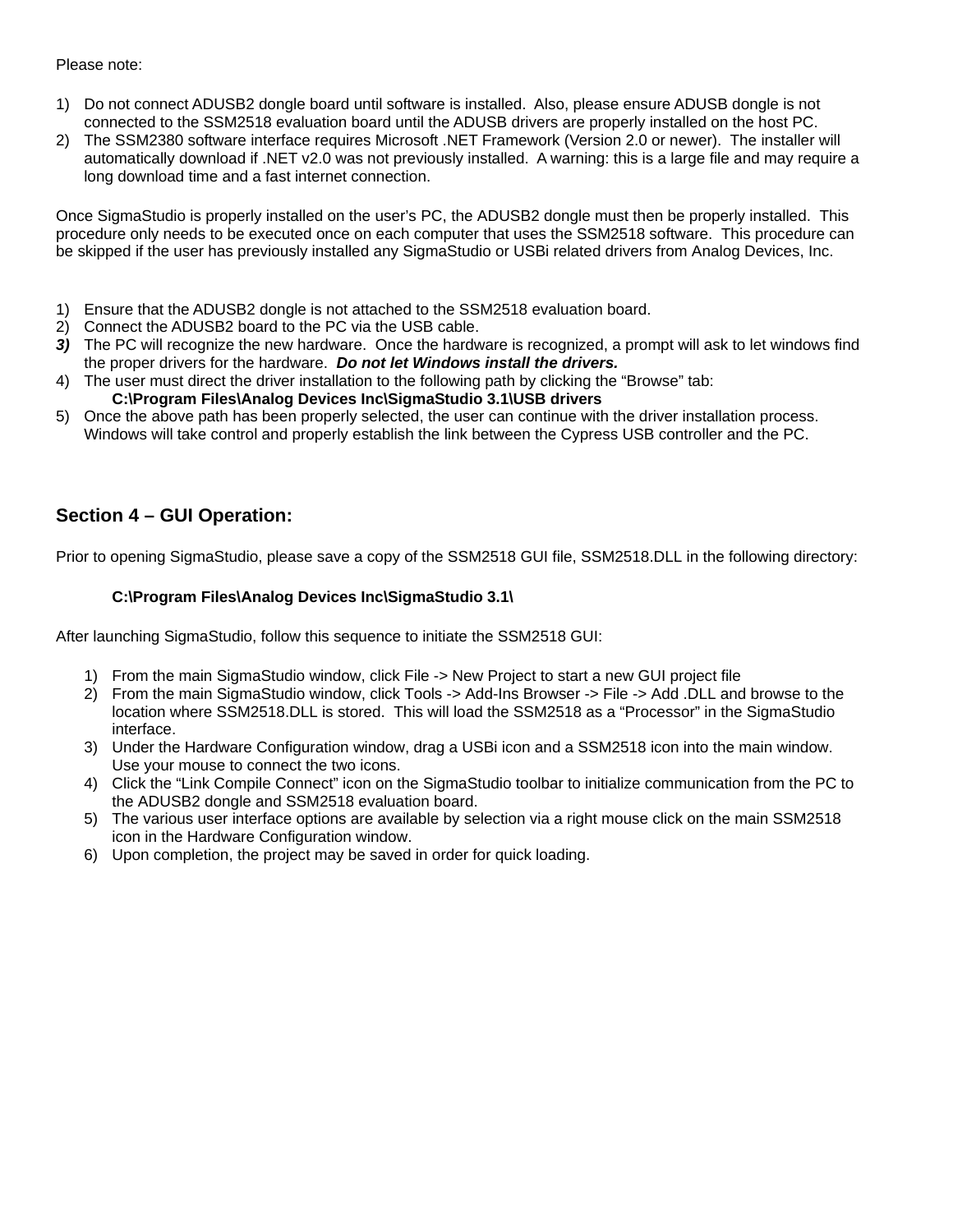| Analog Devices - SigmaStudio - [*Design 1]                                                                                                                                                                                                                                                                                                                                                                                                                                                       |                               |                                                      |                                        |  |  |  |  |
|--------------------------------------------------------------------------------------------------------------------------------------------------------------------------------------------------------------------------------------------------------------------------------------------------------------------------------------------------------------------------------------------------------------------------------------------------------------------------------------------------|-------------------------------|------------------------------------------------------|----------------------------------------|--|--|--|--|
| <b>BE File Edit View Tools Format Action Window Help</b>                                                                                                                                                                                                                                                                                                                                                                                                                                         |                               |                                                      |                                        |  |  |  |  |
| ※ ♪ ♪     ↓ ↓ ↑ ↑ ↑ ↑ ↑ □ <mark>↑   □ □ □</mark> □ □ □ ☆ ☆ ☆ ♪ ↓ ↓ ↑ ↑ ↑ ↑ ↑                                                                                                                                                                                                                                                                                                                                                                                                                     |                               |                                                      |                                        |  |  |  |  |
| Link Compile Connect                                                                                                                                                                                                                                                                                                                                                                                                                                                                             |                               |                                                      |                                        |  |  |  |  |
| <b>Tree ToolBox</b><br>$4 \times$                                                                                                                                                                                                                                                                                                                                                                                                                                                                | <b>Hardware Configuration</b> |                                                      |                                        |  |  |  |  |
| Processors (ICs / DSPs<br>AD1940<br>48<br>AD1941<br>48<br>$\overline{4}$<br>ADAV4x<br>藚<br>AD193x<br>AD133X<br><b>EXP</b><br><b>E2Prom</b><br><b>ADAU17</b><br><b>ADAU17</b><br>ADAU1701<br>ADAU1702<br>$\frac{1}{100}$<br>ADAU1401<br>ADAU14<br>ADAU144x<br><b>EXAMPLE ADAV46x</b><br><b>EXAMPLE ADAU176x</b><br><b>EXAMPLE ADAU1361</b><br><b>ADAU1781</b><br>G3<br>$\sum$ SSM2518<br>Communication Channel<br>o-<br>-54<br><b>EZ</b> USBi<br>USBSerialConvAdd<br><b>Part</b><br>EvalBoard1940 |                               | <b>USB</b><br>I2C 0x68 (104)<br><b>USB</b> Interface | <b>SSM2518</b><br>IC <sub>1</sub><br>× |  |  |  |  |

*Figure 8: SSM2518 GUI – Initial Project Setup in SigmaStudio (\*note, Link-Compile-Connect button is highlighted)*